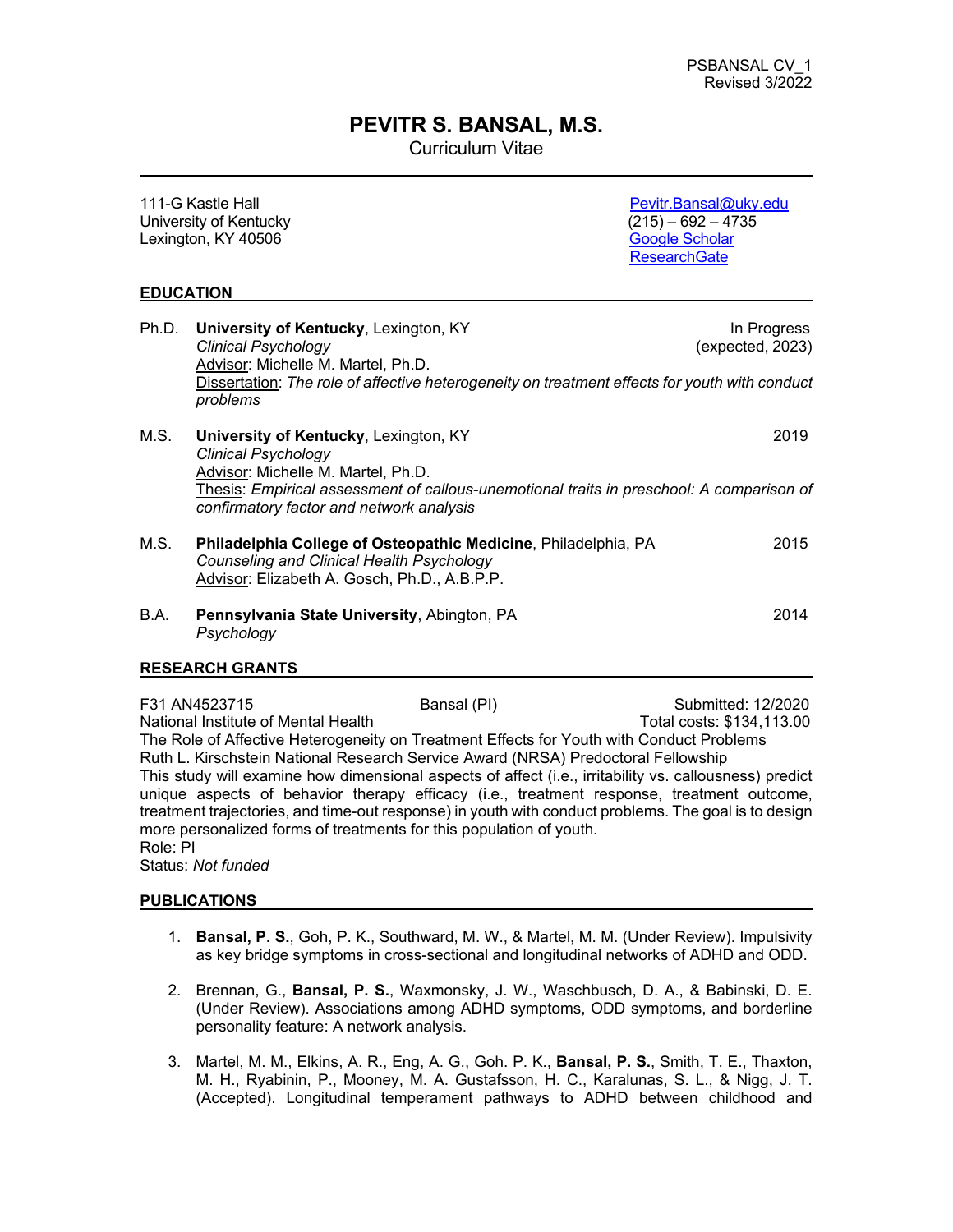adolescence. *Research on Child and Adolescent Psychology*.

- 4. Goh, P. K., Smith, T. E., Lee, C. A., **Bansal, P. S.**, Eng, A. G., & Martel, M. M. (In Press). Etiological networks of attention-deficit/hyperactivity disorder during childhood and adolescence. *Journal of Clinical Child and Adolescent Psychology*.
- 5. Goh, P. K., Martel, M. M., Jones, P., **Bansal, P. S.**, Eng, A. G., Elkins, A. R., Thaxton, M., & Barkley, R. A. (2021). Clarifying relations between ADHD and functional impairment in Adulthood: Utilization of network and machine learning approaches. *Assessment*. Advanced online publication. https://doi.org/10.1177/10731911211050921
- 6. **Bansal, P. S.**, Goh, P. K., Eng, A. G., Elkins, A. R., Thaxton, M. H., & Martel, M. M. (2021). Utility of the limited prosocial emotions specifier in preschoolers with conduct problems. *Assessment*. Advanced online publication. https://doi.org/10.1177/10731911211051070
- 7. **Bansal, P. S.**, Goh, P. K., Eng, A. G., Elkins, A. R., Thaxton, M., Smith, T. E., & Martel, M. M. (2021). Identifying the inter-domain relations among ODD, CD, and CU traits in preschool children using network analysis. *Research on Child and Adolescent Psychopathology*, 1-13.
- 8. Martel, M. M., Eng, A. G., **Bansal, P. S.**, Smith, T. E., Elkins, A. R., & Goh, P. K. (2021). Multiple informant average integration of ADHD symptom ratings predictive of concurrent and longitudinal impairment. *Psychological Assessment*, *33*(5), 443-451.
- 9. **Bansal, P. S.**, Babinski, D. E., Waxmonsky, J. G., & Waschbusch, D. A. (2020). Psychometric properties of parent ratings on the Inventory of Callous-Unemotional Traits in a nationally representative sample of 5 to 12-year-olds. *Assessment*, 1-15.
- 10. Babinski, D. E., Mills, S. L., **Bansal, P. S.**, Breaux, R. P., & Waschbusch, D. A. (2020). Behavioral treatment for social-emotional difficulties of preadolescent and adolescent girls with ADHD. *Evidence-Based Practice in Child and Adolescent Mental Health*, *5*(2), 173- 188.
- 11. **Bansal, P. S.**, Goh, P. K., Lee, C. A., & Martel, M. M. (2020). Conceptualizations of callousunemotional traits in preschool through confirmatory factor and network analysis. *Journal of Abnormal Child Psychology*. *48*(4), 1-12.
- 12. Goh, P. K., Lee, C. A., **Bansal, P. S.**, Aguerrevere, L. E, Rucker, A. T., & Martel, M. M. (2020). Interpretability and external validity of a bifactor model of ADHD in young adults: An assessment of general "g" and specific IA and HI factors. *Journal of Psychopathology and Behavioral Assessment.* 1-15.
- 13. **Bansal, P. S.**, Haas, S. M., Willoughby, M. T., Coles, E. K., Pelham Jr., W. E., & Waschbusch, D. A. (2020). A pilot study of emotional response to time-out in children with conduct problems and callous-unemotional traits. *Psychological Reports. 123*(5), 2017- 2037.
- 14. **Bansal, P. S.**, Waschbusch, D. A., Haas, S. M., Babinski, D. E., King, S., Andrade, B. F., & Willoughby, M. T. (2019). Effects of intensive behavioral treatment on children with varying levels of conduct problems and callous-unemotional traits. *Behavior Therapy. 50*(1), 1-14.
- 15. Petrovic-Dovat, L. Kumar, M. G., & **Bansal, P. S.** (2018). Refining training opportunities for pediatric and psychiatric residents and fellows within an integrated healthcare model. *Journal of Psychiatry and Behavioral Sciences, 1006*(2), 1-3.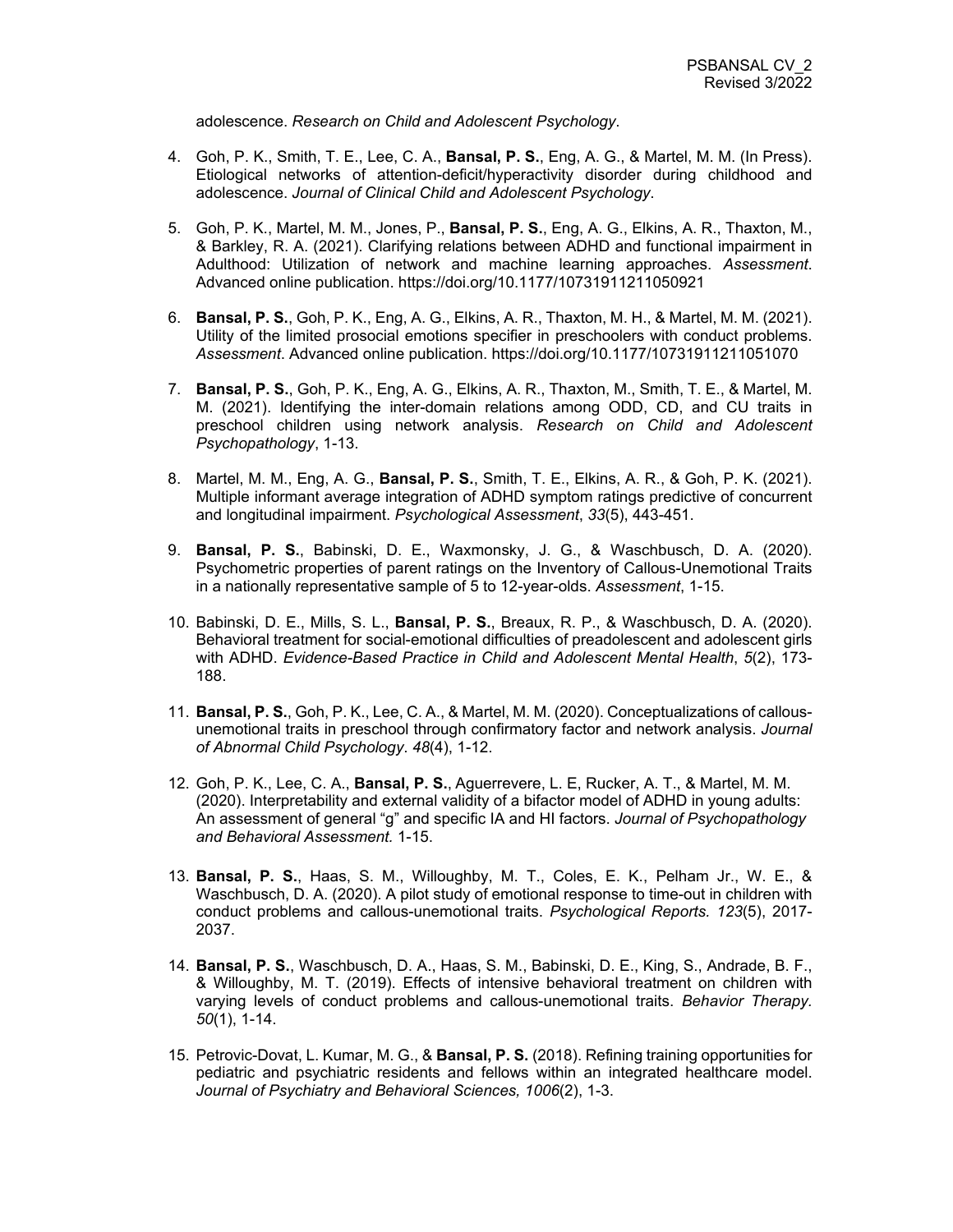- 16. Petrovic-Dovat, L., Berlin Jr., C. M., **Bansal. P. S.**, & Fogel, B. N. (2018). Designing programs and educational opportunities to aid pediatricians in treating children with mental illness in an outpatient academic pediatric setting. *Journal of Psychology and Psychiatry, 2*(1), 1-3.
- 17. Babinski, D. E., Mills, S. L., & **Bansal, P. S.** (2018). The effects of behavioral parent training with adjunctive social skills training for a preadolescent girl with ADHD and borderline personality features. *Clinical Case Studies*, *17*(1), 21-37.
- 18. Petrovic-Dovat, L., Fausnight, T., White, A. M., Zeiger, T. S., **Bansal, P. S.**, Garg, N.,... & Bixler, E. O. (2016). Degree of anxiety in food allergic children in a tertiary care center. *Annals of Allergy, Asthma & Immunology*, *116*(6), 528-532.

### **RESEARCH PRESENTATIONS**

### *Poster Abstracts*

- 1. **Bansal, P. S.**, Goh, P. K., Eng, A. G., Elkins, A. R., Thaxton, M. H., & Martel, M. M. (2021, November). "*Limited prosocial emotions" specifier in a high-risk preschool sample*. Poster presented at the Association for Behavioral and Cognitive Therapies Conference [Online].
- 2. Martel, M. M., Eng, A. G., **Bansal, P. S.**, Smith, T. E., & Goh, P. K. (2020, November). *Multiple informant average integration of ADHD symptom ratings predictive of concurrent and longitudinal impairment*. Poster presented at the Association for Behavioral and Cognitive Therapies Conference [Online].
- 3. **Bansal, P. S.**, Goh, P. K., Smith, T. E., Eng, A. G., Rucker, A. T., & Martel, M. M. (2020, May). *Vindictiveness, aggression, and callousness: Bridging conduct problems and callous-unemotional traits through network analysis in preschool children.* Poster presented at the Association for Psychological Sciences Conference, Chicago, IL [Conference Cancelled].
- 4. **Bansal, P. S.**, Martel, M. M., & Nigg, J. T. (2020, March). *Callous-unemotional traits and IQ during childhood interact to predict impairment in adolescence.* Poster presented at the Society for Research on Adolescence Conference, San Diego, CA [Conference Cancelled].
- 5. Waschbusch, D. A., **Bansal, P. S.**, & Babinski, D. E. (2019, November). *Psychometric properties of parent ratings on the Inventory of Callous Unemotional Traits in a nationally representative sample of 5 to 12-year-olds.* Poster presented at the Association for Behavioral and Cognitive Therapies Conference, Atlanta, GA.
- 6. **Bansal, P. S.**, Martel, M. M., & Nigg, J. T. (2019, October). *Examining the impact of physical activity and sleep on children with callous-unemotional traits*. Poster presented at the American Academy of Child and Adolescent Psychiatry Annual Meeting, Chicago, IL.
- 7. **Bansal, P. S.**, Haas, S. M., Willoughby, M. T., Coles, E. K., Pelham Jr., W. E., & Waschbusch, D. A. (2019, October). *A pilot study of emotional response to time-out in children with conduct problems and callous-unemotional traits.* Poster presented at the American Academy of Child and Adolescent Psychiatry Annual Meeting, Chicago, IL.
- 8. Goh, P. K., Lee, C. A., **Bansal, P. S.**, & Martel, M. M. (2019, June). *Clarifying relations among symptoms of ADHD and depression: A network analysis*. Poster presented at the 2019 International Society for Research in Child and Adolescent Psychopathology, Los Angeles, CA.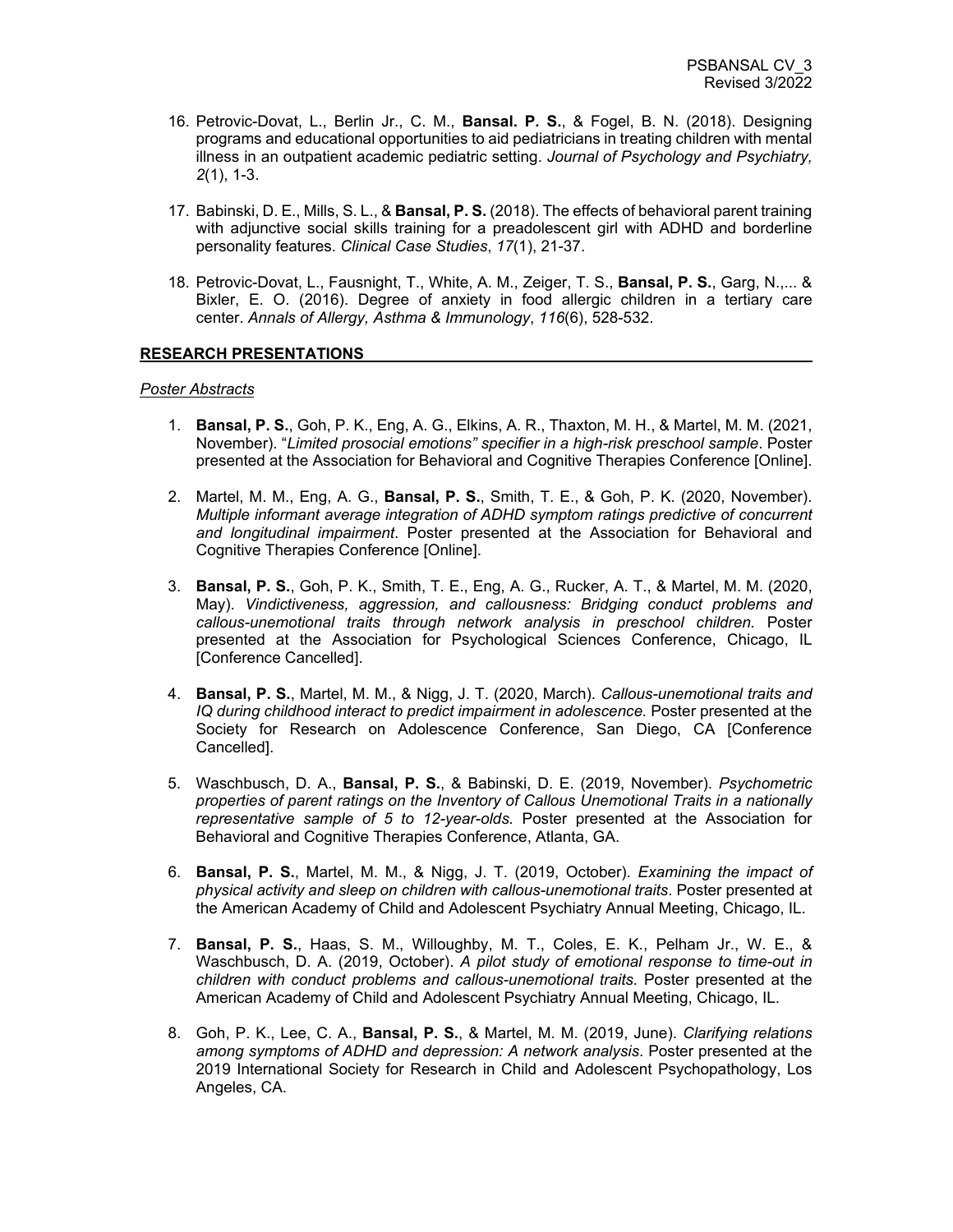- 9. **Bansal, P. S.,** Goh, P. K., & Martel, M. M. (2019, May). *More screen time? Increased use of electronic media attenuates the relationship between callous-unemotional traits and externalizing behaviors*. Poster presented at the 2019 Association for Psychological Sciences Conference, Washington, D.C.
- 10. **Bansal, P. S.** & Martel, M. M. (2019, March). *Driving behaviors in young adults with varying levels of callous – unemotional traits*. Poster presented at the 2019 Kentucky Psychological Foundation Academic Conference, Wilmore, KY.
- 11. **Bansal, P. S.** & Martel, M. M. (2018, October). *Empirical assessment of callous – unemotional traits in preschool: A comparison of confirmatory factor analysis and network analysis.* Poster presented at the 2018 National Conference in Clinical Child and Adolescent Psychology, Kansas City, MO.
- 12. Petrovic-Dovat, L., Kumar, M., **Bansal, P. S.,** & Mahr, F. S. (2018, October). *Expanding outpatient experience for psychiatry and pediatric residents during child and adolescent psychiatry rotation to meet challenges of the changing healthcare.* Poster presented at the American Academy of Child and Adolescent Psychiatry Annual Meeting, Seattle, WA.
- 13. Petrovic-Dovat, L., Fogel, B. N., Zeiger, T. S., **Bansal, P. S.**, Flynn, K. A., & Berlin Jr., C. M. (2017, September). *Increasing the rate of anxiety disorder screening and diagnosis in youth at a primary care clinic using evidenced-based practices.* Poster presented at the 2017 67<sup>th</sup> Annual Canadian Psychiatric Association Conference, Ottawa, ON.
- 14. Saunders, E. F. H., Waschbusch, D. A., & **Bansal, P. S.** (2017, May). Penn State Clinical Assessment and Rating Evaluation System: A patient-rated evaluation and measurementbased outcome system for Penn State. In E. F. H. Saunders (Chair), *Implementing measurement-based care in clinical practice*. Symposium conducted at the annual meeting of the American Society of Clinical Psychopharmacology, Miami, FL.
- 15. Petrovic-Dovat, L., Fogel, B. N., Waxmonsky, J. G., Zeiger, T., Waschbusch, D. A., Iriana, S., **Bansal, P. S.**, & Berlin Jr., C. M. (2016, October). *Identifying pediatric patients with behavioral health disorders in a primary care outpatient clinic.* Poster presented at the American Academy of Child and Adolescent Psychiatry Annual Meeting, New York City, NY.
- 16. **Bansal, P. S.**, Haas, S. M., King, S., Andrade, B. F., & Waschbusch, D. A. (2016, October). *Effects of a summer treatment program on children with conduct problems and limited prosocial emotion.* Poster presented at the 2016 National Conference in Clinical Child and Adolescent Psychology, Lawrence, KS.
- 17. Hameed, A., Qureshi, M., **Bansal, P. S.**, Hameed, U., & Bunce, S. C. (2016, June). *Relationship between depression and pregnancy in rural Guatemala: A pilot study.* Poster presented at the 2016 American Society of Clinical Psychopharmacology Annual Meeting, Scottsdale, AZ.
- 18. Verma R, B., Hillwig-Garcia, J., **Bansal, P. S.**, & Petrovic-Dovat, L. (2016, February). *Diagnostic challenges in a child with neuro-psycho-endocrinological Illness.* Poster presented at the 2016 Resident Research Day, Hershey, PA.
- 19. Wolper, V., Nissley Tsiopinis, J., **Bansal, P. S.**, & Eiraldi, R. (2015, November). *Gender differences in ADHD comorbidity and functional impairments across childhood.* Poster presented at the Association for Behavioral and Cognitive Therapies Conference, Chicago, IL.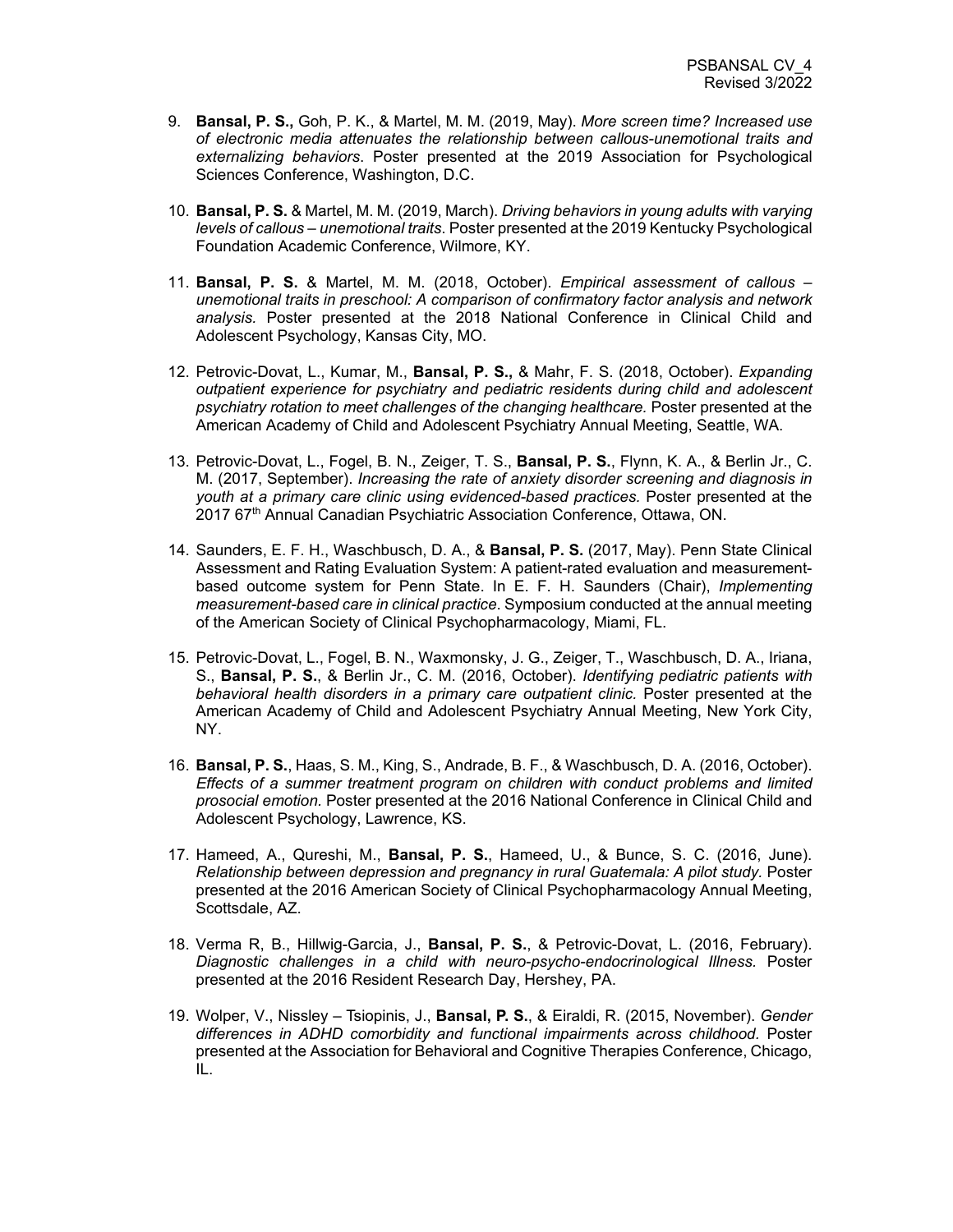20. **Bansal, P. S.**, Nissley – Tsiopinis, J., & Eiraldi, R. (2015, April). *Hostile attribution bias as a predictor of ODD in pediatric ADHD.* Poster presented at the Association for Psychological Sciences Conference, New York City, NY.

### *Invited Presentations*

- 1. Zeiger, T. S., **Bansal, P. S.**, Petersen, C. A., Fogel, B. N., Iriana, S. M.,…& Petrovic-Dovat, L. (2018). Integration and incorporation of pediatric behavioral health services within a tertiary care center. Presented at the 12<sup>th</sup> Annual International Conference on Psychology, 2018, Athens, Greece.
- 2. Nissley Tsiopinis, J., Lawson, G., Mautone, J. A., **Bansal, P. S.**, Sheehan, A., & Power, T. J. (2017). Using goal attainment to measure patient-centered response to evidencedbase intervention administered in urban primary care. Presented at the Association for Behavioral and Cognitive Therapies 2017 Convention, San Diego, CA.
- 3. Haas, S. M., Waschbusch, D. A., Willoughby, M. T., **Bansal, P. S.**, Helseth, S., Crum, K. I.,…& Pelham Jr., W. E. (2017). The impact of standard and modified behavioral treatment on the behaviors of children with conduct problems and callous-unemotional traits. Presented at the 2017 Annual American Psychological Association Convention, Washington D.C.

### **BOOK CHAPTERS**

1. Waxmonsky, J. G., Baweja, R., **Bansal, P. S.**, & Waschbusch, D. A. (2021). A review of the evidence-base for the psychosocial treatment of emotion dysregulation in children and adolescents. In M. P. Singh & G. A. Carlson (Eds.), *Child and Adolescent Clinics in North America* (pp. 573-594). Elsevier.

### **RESEARCH EXPERIENCE**

### **University of Kentucky, RISK Lab** Lexington, KY Department of Psychology, *Graduate Student* Supervisor: Michelle M. Martel, Ph.D. **Penn State Hershey Medical Center, College of Medicine Hershey, PA** Department of Psychiatry, *Human Research Technologist* August 2015 – Present Supervisors: Edward O. Bixler, Ph.D. & Daniel A. Waschbusch, Ph.D., A.B.P.P. **Children's Hospital of Philadelphia**<br>Center for Management of ADHD, *Research Assistant* January 2014 – August 2015 Center for Management of ADHD, *Research Assistant* Supervisors: Jenelle Nissley – Tsiopinis, Ph.D. & Thomas J. Power, Ph.D.

**Pennsylvania State University – Abington College** Abington, PA Department of Psychology, *Research Assistant* Supervisors: Jacob A. Benfield, Ph.D., & Michael J. Bernstein, Ph.D.

### **CITATIONS IN MEDIA**

"Effects of intensive behavioral treatment on children with varying levels of conduct problems and callous-unemotional traits" cited as "*Using Behavioral Treatment to Curb Conduct Problems in Children with Callous-Unemotional Traits*" in *Science Trends*, February 2019. [https://sciencetrends.com/using-behavioral-treatment-to-curb-conduct-problems-in-children-with](https://sciencetrends.com/using-behavioral-treatment-to-curb-conduct-problems-in-children-with-callous-unemotional-traits/)[callous-unemotional-traits/](https://sciencetrends.com/using-behavioral-treatment-to-curb-conduct-problems-in-children-with-callous-unemotional-traits/)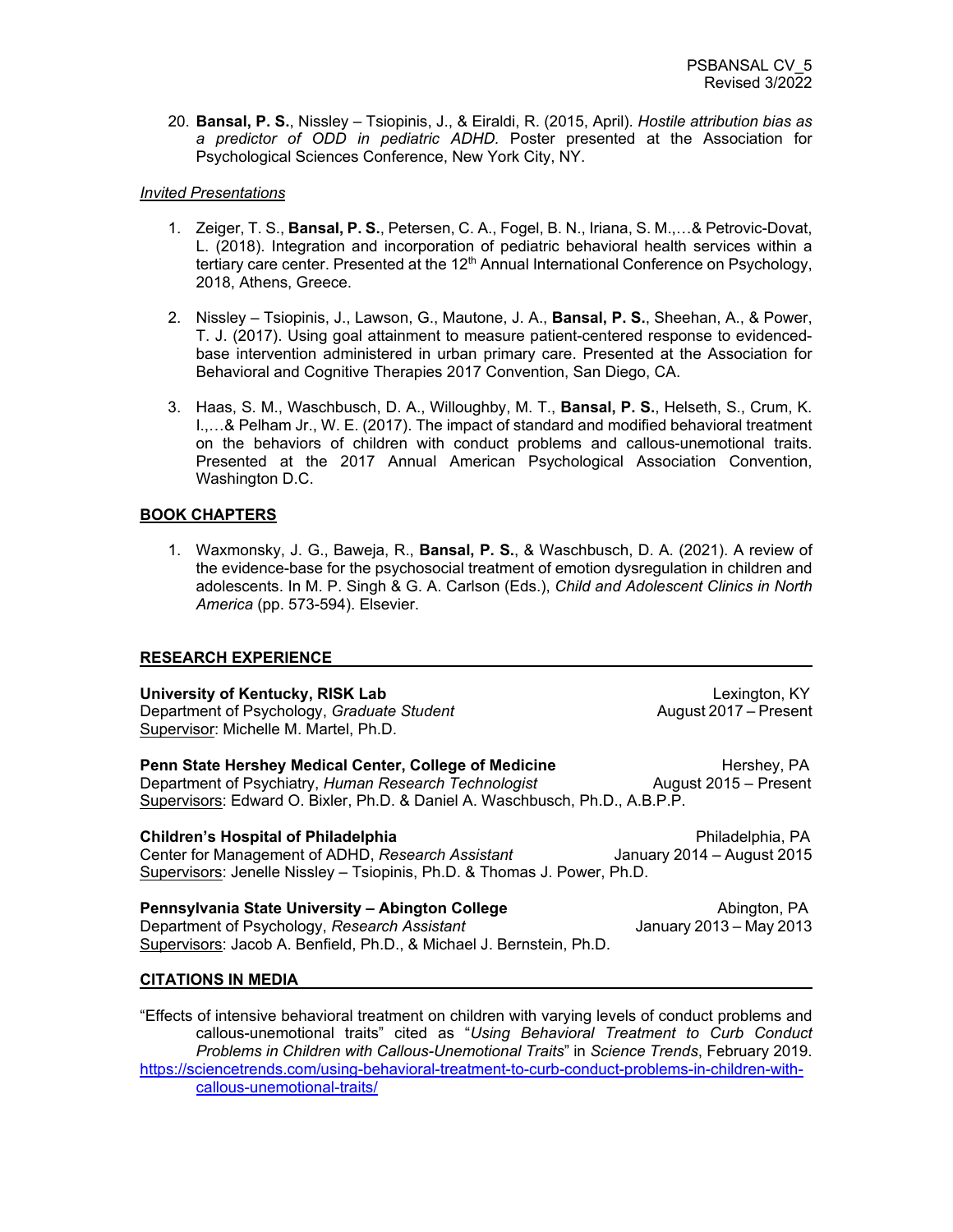### **EDITORIAL SERVICE**

Journal Reviewer: *Assessment, European Child and Adolescent Psychiatry*, *Journal for Pediatric Neuropsychology*, *Journal of Abnormal Child Psychology*

### **CLINICAL EXPERIENCE**

### **University of Kentucky, Good Samaritan Hospital** Lexington, KY<br>Behavioral Health Inpatient Unit, *Practicum Student* August 2021 – Present Behavioral Health Inpatient Unit, Practicum Student

Clinical Supervisor: Michelle M. Martel, Ph.D.

- Conducts Dialectical Behavior Therapy groups for adolescents with severe forms of mental health issues including severe depression and borderline personality disorder on an inpatient unit
- Establishes rapport with clients and provides therapeutic support and psychoeducation
- Works as part of a comprehensive team consisting of psychiatrists, social workers, and nurses to provide care to adolescents with complex trauma histories

| University of Kentucky, Psychological Services Center  |  |
|--------------------------------------------------------|--|
| Department of Psychology, Senior Assessment Consultant |  |

**Lexington, KY<br>August 2021 – Present** 

Clinical Supervisor: Michelle M. Martel, Ph.D.

- Serves as the primary consultant for junior graduate students conducting assessments
- Assists graduate students in selecting the most appropriate follow-up measures in between assessment appointments based upon broadband screener results
- Provides graduate students initial feedback on assessment report drafts and video recordings prior to the primary clinical supervisor

**Graduate Assessment Examiner** 

**The Lexington School**<br>Graduate Assessment Examiner and the control of the control of the Center of the Center of the Center of the C<br>April 2021 – May 2021

Clinical Supervisor: Mary Beth McGavran, Ph.D.

- Assessed the academic skills of elementary-aged children using the Woodcock-Johnson, Fourth Edition
- Established rapport with children and engaged them in informal conversation and recreational play in between testing sessions
- Wrote standardized assessment reports in a timely manner which detailed each child's academic functioning, strengths, and areas of improvement

**University of Kentucky, Psychological Services Center** Elexington, KY<br>Department of Psychology, *Assistant Director* Election Bully 2020 – July 2021 Department of Psychology, Assistant Director

Clinical Supervisor: David T. Susman, Ph.D.

- Assisted clinic director in several administrative tasks including finances and client scheduling
- Conducted various clinical duties, including phone screens and clinical intakes to determine each prospective client's appropriateness for services at the center
- Aided in transitioning in-person psychological services to a technological format during the COVID-19 pandemic

### **Mind Psi: Psychological Services for Children and Adolescents Lexington, KY** *Practicum Student* August 2019 – April 2020

Clinical Supervisor: Michelle M. Martel, Ph.D.

- Implemented cognitive and behavioral treatments for children and adolescents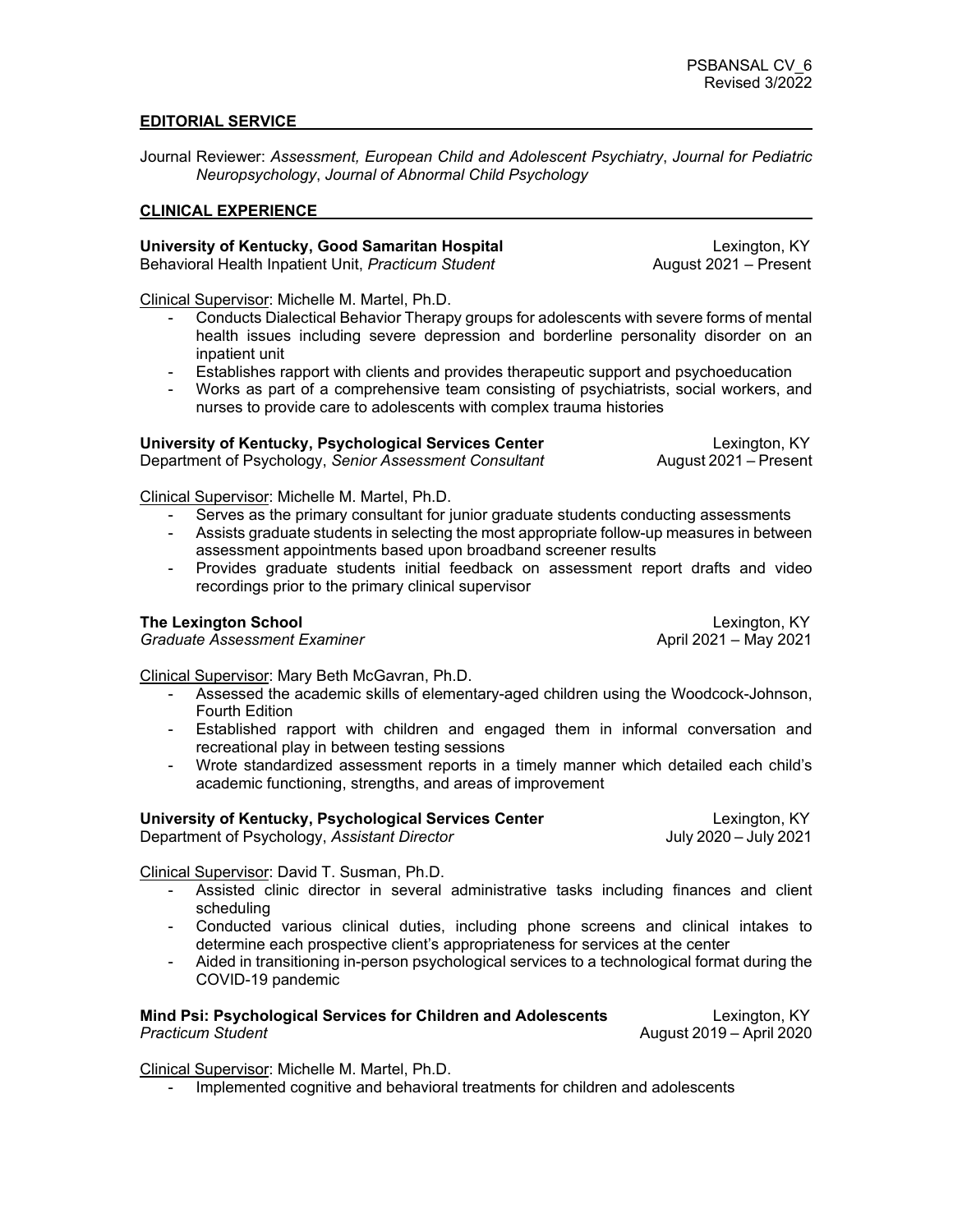- Conducted clinical intakes and administered a wide arrange of psychological instruments for assessment and diagnostic purposes

# **Penn State Hershey, Summer Treatment Program** Harrisburg, PA<br>Department of Psychiatry, Assistant Director **Harrisburg, 1994** June 2019 – August 2019

Department of Psychiatry, Assistant Director

Program Director & Clinical Supervisor: Daniel A. Waschbusch, Ph.D., A.B.P.P.

- Assisted clinical supervisor in daily tasks, including program set-up, counselor training, daily supervision, and overall behavior management for treatment program designed for youth with disruptive behavior disorders
- Ensured that treatment was being effectively implemented by providing daily clinical supervision and feedback to counselors
- Employed safe physical restraint techniques when necessary

## **University of Kentucky, Psychological Services Center Lexington, KY**

Department of Psychology, *Graduate Therapist* **September 2018** – Present

Clinical Supervisors: Mary Beth McGavran, Ph.D.; Heather Risk, PsyD.; Lindsey Jansinski, Ph.D.

- Provides individual therapy to clientele from the greater Lexington area
- Works with a wide range of clients including children, adolescents, and adults
- Utilizes a cognitive-behavioral framework (e.g., CBT, Dialectical Behavior Therapy, Cognitive Processing Therapy) to work with clients
- Assisted in the co-facilitation of youth groups, teaching emotion regulation and distress tolerance skills

# **University of Kentucky, Counseling Center Lexington, KY**<br>Graduate Therapist **Counseling Center Lexington, KY Constant COSE**

*Graduate Therapist* August 2018 – May 2019

Clinical Supervisor: Alyssa Frye, Psy.D., & Walter Malone, M.A.

- Functioned as a clinical therapist providing individual therapy to the University of Kentucky student body using a cognitive-behavioral approach
- Assisted in the co-facilitation of group therapy utilizing interpersonal process

# **Penn State Hershey, Summer Treatment Program** Freedom Harrisburg, PA<br>Department of Psychiatry. *Graduate Counselor* Freedom Harrisburg, PA June 2018 – August 2018

Department of Psychiatry, *Graduate Counselor* 

Program Director & Clinical Supervisor: Daniel A. Waschbusch, Ph.D., A.B.P.P.

- Assisted clinical supervisor in daily tasks, including program set-up, counselor training, daily supervision, and overall behavior management
- Implemented behavioral modification techniques (e.g., token economy systems, daily report cards, time-out from positive reinforcement)
- Reviewed daily report cards and modified target behavior goals when necessary

| <b>Penn State Hershey, Psychiatry Outpatient Services</b> | Hershey, PA             |
|-----------------------------------------------------------|-------------------------|
| Department of Psychiatry, Human Research Technologist     | August 2015 – July 2017 |

Clinical Supervisor: Erika F. H. Saunders, M.D.

Project: Penn State Hershey Clinical Assessment and Rating Evaluation System (PCARES)

- Conducted initial intake sessions with patients prior to their meeting with their psychiatrist
- Administered and scored the structured Mini International Neuropsychiatric Interview, along with other behavioral rating scales, to gain client diagnostic information
- Communicated findings with psychiatrists to better understand client's ongoing difficulties

Clinical Supervisor: Dara E. Babinski, Ph.D.

Project: Social Skills Group Training for Girls with ADHD

- Co-facilitated groups of approximately 7 – 14 youth females for 8-week group sessions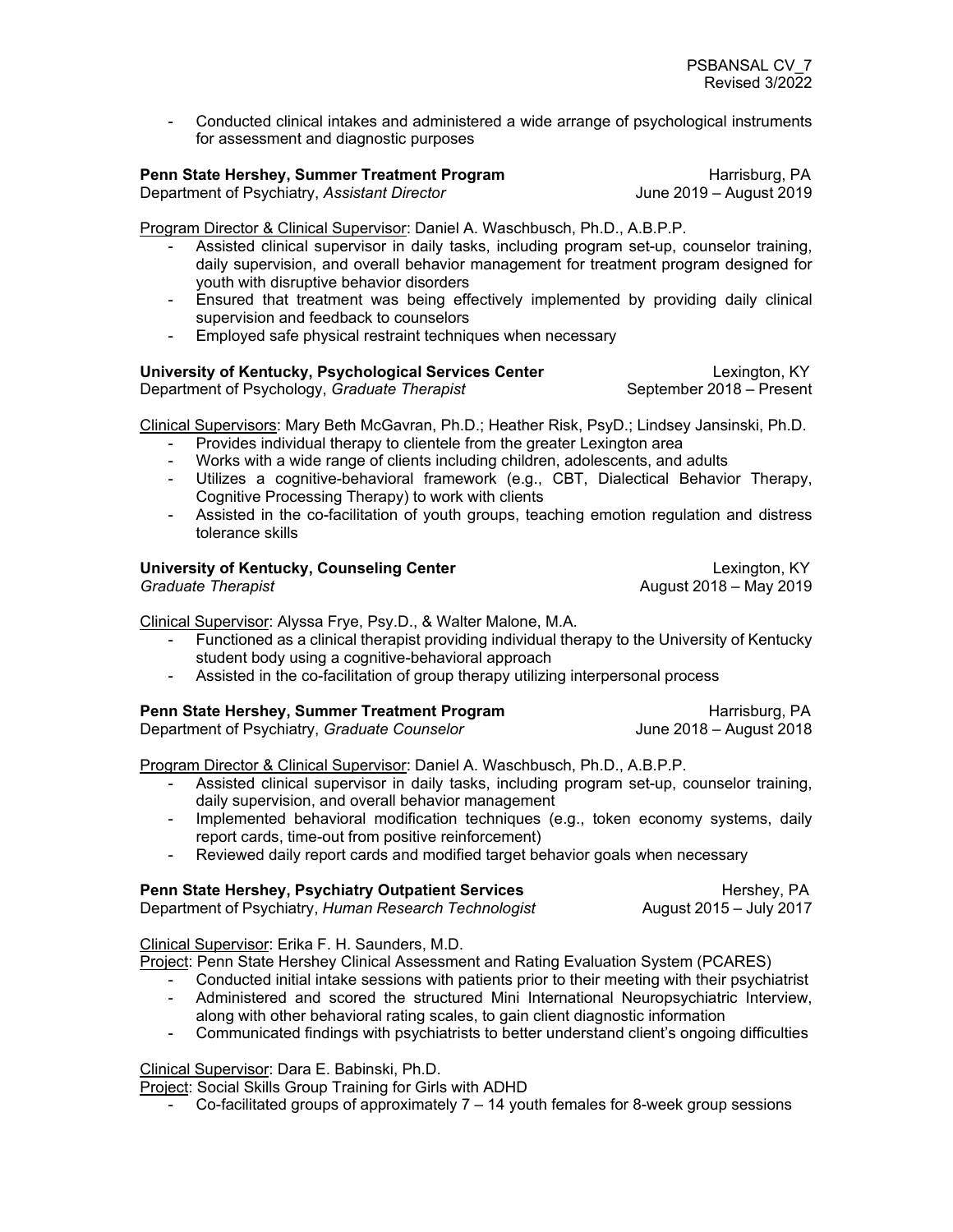- Implemented various behavioral management techniques such as positive reinforcement and a token-economy system
- Communicated participant progress to caregivers at post-session

**Empowerment Resources Associates Philadelphia, PA**<br>Graduate Therapist **Philadelphia, PA** September 2014 – June 2015 *Graduate Therapist* September 2014 – June 2015

Supervisor: Christopher Brown, M.S., L.P.C. & Alan Schwartz, Psy.D.

- Provided one-on-one therapy to inner-city individuals suffering with substance, developmental, behavioral, and mood disorders in an outpatient setting
- Reduced maladaptive behaviors through empirically based, cognitive-behavioral management techniques
- Conducted semi structured interview to retrieve client background information

### **Florida International University, Summer Treatment Program Miami, FL Miami, FL** Center for Children & Families, *Paraprofessional Counselor* June 2012 – August 2012

Program Director: William E. Pelham, Jr., Ph.D.

Supervisor: Daniel A. Waschbusch, Ph.D., A.B.P.P.

- Worked with children diagnosed with disruptive behavior disorders (ADHD, Conduct Disorder) and callous-unemotional traits
- Implemented behavioral management methods such as token economy systems, daily report cards, and time-out from positive reinforcement
- Taught emotional regulation skills to aid in conflict resolution and relationship building

### **TEACHING EXPERIENCE**

**University of Kentucky**, Graduate Teaching Assistant **Lexington, Kanadiate Contract Contract** Lexington, KY

### **PSY 631: Clinical Methodology and Practicum** August 2019 – December 2019 Professor: Michelle M. Martel, Ph.D.

- Instructed first-year clinical graduate students on conducting intelligence tests including the WAIS-IV, WISC-V, and WJ-IV
- Reviewed and graded assessment reports completed by graduate students.
- **PSY 216: Application of Statistics in Psychology** August 2018 December 2019 Professors: Steven Arthur, Ph.D.; Peggy Keller, Ph.D.; Robert Lorch, Ph.D. (3 Semesters) - Led laboratory sessions, designed problem sets, graded assignments, taught use of statistical packages (e.g., SPSS) to scholar and non-scholar undergraduate students.

### **PROFESSIONAL EXPERIENCE**

### **Clinical Psychology Interview Weekend** Lexington, KY *Interview Weekend Coordinator* January 2019; January 2020

- Coordinated with clinical faculty and graduate students
- Organized applicant weekend events

### **Katherine Stone, Ph.D. Private Practice Lexington, KY**

*Graduate Assistant* August 2019 – December 2019 Assisted in scoring, interpretation, and report writing of assessment protocols (e.g., WAIS-IV, WJ-IV)

## **Jesse G. Harris Psychological Services Center** Mateur Manuel Mexington, KY<br>Guest Lecturer Lecturer Construction of the Cuest Lecturer And Tebruary 2019

- Presented on the diagnostic presentation, assessment, and treatment of disruptive behavior disorders to undergraduate psychology majors

February 2019